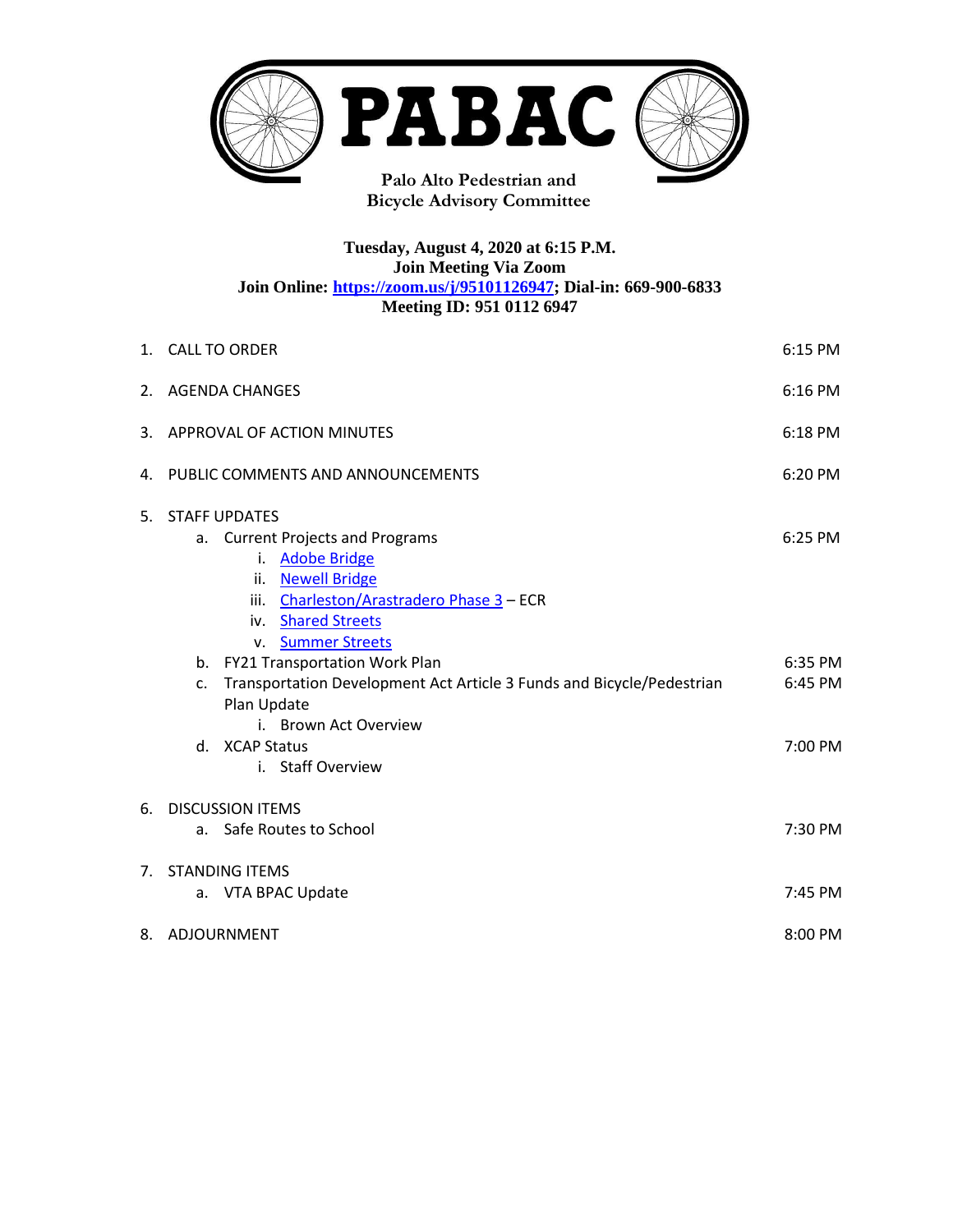| $\mathbf{I}$<br>$\overline{c}$<br>3<br>$\overline{4}$<br>5 | PABAC<br>Palo Alto Pedestrian and<br><b>Bicycle Advisory Committee</b>                                                                                                  |               |                                                                         |  |  |
|------------------------------------------------------------|-------------------------------------------------------------------------------------------------------------------------------------------------------------------------|---------------|-------------------------------------------------------------------------|--|--|
| 6                                                          |                                                                                                                                                                         |               |                                                                         |  |  |
| 7                                                          | Tuesday, June 2, 2020                                                                                                                                                   |               |                                                                         |  |  |
| 8                                                          | 6:15 P.M.                                                                                                                                                               |               |                                                                         |  |  |
| 9                                                          |                                                                                                                                                                         |               |                                                                         |  |  |
| 10                                                         | <b>VIRTUAL MEETING</b>                                                                                                                                                  |               |                                                                         |  |  |
| 11                                                         | Palo Alto, CA                                                                                                                                                           |               |                                                                         |  |  |
| 12                                                         |                                                                                                                                                                         |               |                                                                         |  |  |
| 13                                                         |                                                                                                                                                                         |               |                                                                         |  |  |
| 14                                                         | <b>Members Present:</b><br>Ken Joye (Chair), Art Liberman (Vice Chair), Bruce Arthur, Bill                                                                              |               |                                                                         |  |  |
| 15                                                         |                                                                                                                                                                         |               | Courington, Cedric de la Beaujardiere, Kathy Durham, Penny Ellson, Paul |  |  |
| 16                                                         |                                                                                                                                                                         |               | Goldstein, Robert Neff, Eric Nordman, Rob Robinson, Steve Rock, Jane    |  |  |
| 17                                                         | Rothstein, Richard Swent, Alan Wachtel                                                                                                                                  |               |                                                                         |  |  |
| 18                                                         |                                                                                                                                                                         |               |                                                                         |  |  |
| <b>Members Absent:</b><br>19                               |                                                                                                                                                                         |               | Ann Crichton, David Hirsch, Owen Longstreth, Bill Zaumen                |  |  |
| 20                                                         |                                                                                                                                                                         |               |                                                                         |  |  |
| 21                                                         | <b>Staff Present:</b>                                                                                                                                                   |               | Sylvia Star-Lack, Joanna Chan, Jose Palma, Ripon Bhatia                 |  |  |
| 22                                                         |                                                                                                                                                                         |               |                                                                         |  |  |
| 23                                                         | Guest:                                                                                                                                                                  |               | Jamie Jarvis, Nadia Naik, Arnout Boelens, Joel Gartland                 |  |  |
| 24<br>25                                                   | 1.<br>CALL TO ORDER at 6:20 p.m.                                                                                                                                        |               |                                                                         |  |  |
|                                                            |                                                                                                                                                                         |               |                                                                         |  |  |
| 26                                                         | <b>HOUSEKEEPING</b><br>2.                                                                                                                                               |               |                                                                         |  |  |
| 27                                                         |                                                                                                                                                                         | a.            | How to mute/unmute and raise/lower hand in Zoom                         |  |  |
| 28                                                         |                                                                                                                                                                         | $\mathbf b$ . | Attendance in Zoom                                                      |  |  |
| 29                                                         | Joanna Chan presented tips for using Zoom features.                                                                                                                     |               |                                                                         |  |  |
| 30                                                         | 3.                                                                                                                                                                      |               | <b>AGENDA CHANGES</b>                                                   |  |  |
| 31<br>32                                                   | Motion by Mr. Goldstein, seconded by Mr. Nordman, to limit the SRP GO presentation to 5-10<br>minutes. Motion failed.                                                   |               |                                                                         |  |  |
| 33                                                         | <b>APPROVAL OF ACTION MINUTES</b><br>4.                                                                                                                                 |               |                                                                         |  |  |
| 34<br>35                                                   | Motion by Mr. Nordman, seconded by Mr. Robinson, to approve the minutes of the March 3,<br>2020 meeting, as presented. Motion passed.                                   |               |                                                                         |  |  |
| 36<br>37                                                   | 5.                                                                                                                                                                      | a.            | PUBLIC COMMENTS AND ANNOUNCEMENTS<br>Reminder: no meeting in July       |  |  |
| 38<br>39                                                   | Joel Gartland appreciated the bollard at Greene Middle School being replaced with a bike lane.<br>However, a bollard has been installed in the middle of the bike lane. |               |                                                                         |  |  |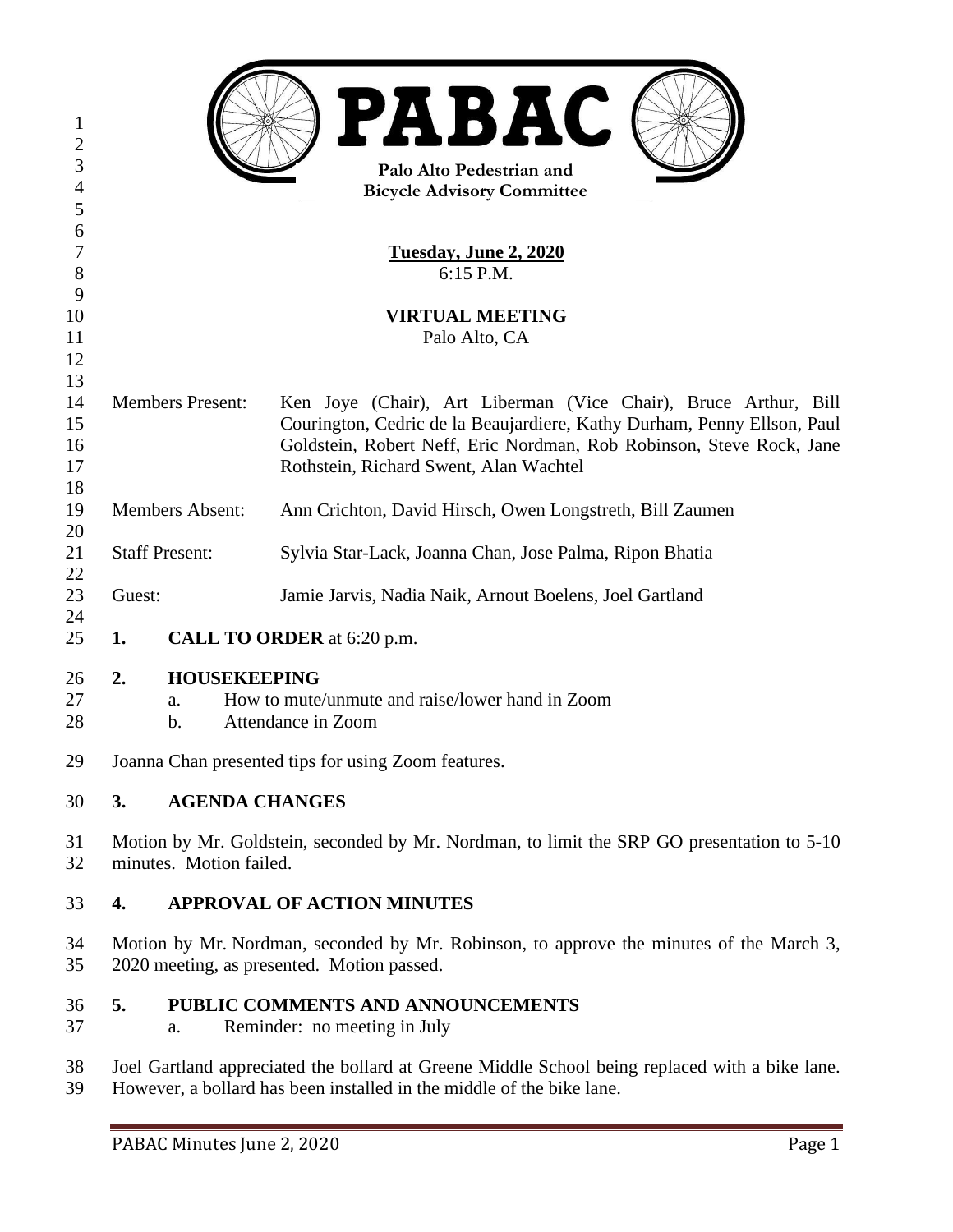Arnout Boelens expressed interest in bike and pedestrian infrastructure and the discussion of grade separations.

## **6. SRPGO PRESENTATION**

 Jamie Jarvis, Stanford Research Park Programs Director, presented information about the transportation program, bicycling participation and interest, monthly bike days, onsite bicycle tune-ups and repair clinics, safe cycling classes, a bike map, prize drawings and reward programs, Bicycle Champions, Women on Wheels, and bicycling communications, marketing, and events.

 In response to questions, Ms. Jarvis stated the bike map is available on the SRPGO website. About 8% of the population of Stanford Research Park lives within 5 miles of the campus. E- bikes have led some workers to bicycle commuting. Childcare, late meetings, lifestyle, and personal safety are common reasons for workers not bike commuting. Access to three sides of Stanford Research Park is difficult, and comments indicate a connection to the upper portion of the Bol Park path is needed. Unfortunately, the shortcut from the Bol Park Path through the VA Medical Center has been closed. Many cyclists use the Varian parking lot to access Hanson. Stanford Research Park cannot build bike paths or require companies to build bike paths through the campus because of ground leases between Stanford University and companies. Some companies in Stanford Research Park offer bikes for their employees' use.

 Mr. Boelens suggested the installation of stop signs for vehicles along the bike path on Arastradero.

- Mr. Neff suggested the City and Stanford Research Park explore a path along Matadero Creek.
- Ms. Chan introduced Ripon Bhatia, Senior Engineer for the City.

## **7. EXTENDED COMMUNITY ADVISORY PANEL (XCAP) PRESENTATION**

 Nadia Naik, XCAP Chair, reported the XCAP will recommend to the City Council preferred grade separation alternatives for further study and refinement, and the XCAP needs suggestions for bicycle and pedestrian connectivity. She described the Meadow/Charleston trench, the Meadow/Charleston hybrid, the Meadow/Charleston viaduct, the South Palo Alto tunnel- passenger and freight, the South Palo Alto tunnel with at-grade freight, the Meadow/Charleston underpass, the Churchill Avenue vicinity viaduct, the Churchill Avenue closure, and the Churchill Avenue partial underpass. The Meadow/Charleston underpass and the Churchill Avenue partial underpass keep tracks at grade, provide safer bicycle and pedestrian connections, may reduce construction duration, and may minimize the need for passing tracks. Ms. Naik reviewed in detail alternatives for Churchill Avenue, the Charleston partial underpass, and the Meadow underpass.

 In reply to questions, Ms. Naik indicated the tunnel option will have a fact sheet. The XCAP decided not to deliberate on the South Palo Alto tunnel. The XCAP cannot eliminate any options. The traffic study of Churchill did not look at bike usage.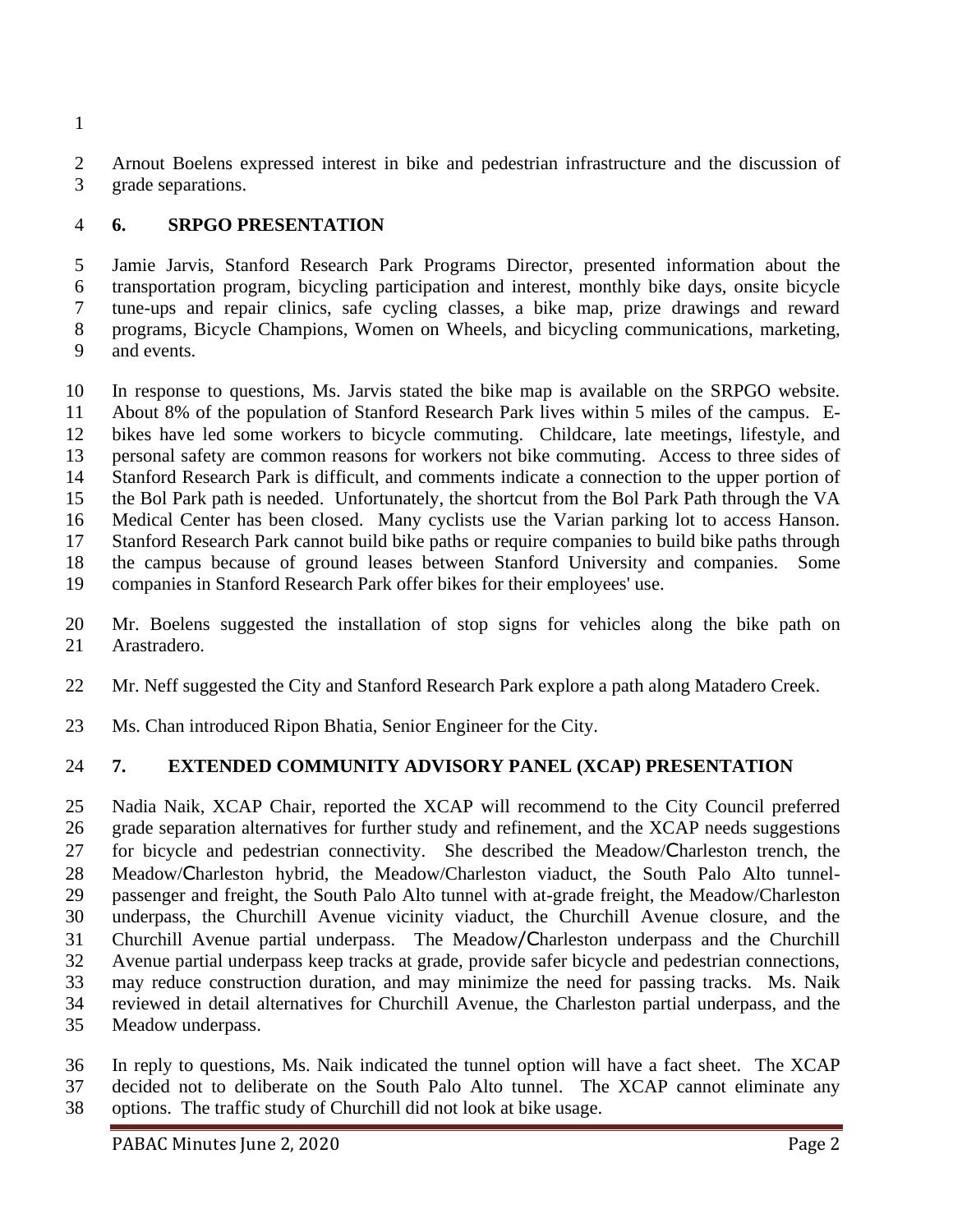Mr. Swent remarked that the alternatives appear to have been designed for motorists with no consideration of bicyclists' and pedestrians' convenience and safety. Churchill Option 2 is a direct route for bicyclists, but it is too narrow. Coming out of a tunnel into the middle of the street is hazardous for bicyclists. The design of Option 2 will encourage people to ride the wrong way on Churchill to access the bike/pedestrian lane. Option 1 is better than Option 2, even though there are problems with sharp corners and narrow ramps. Option 1 allows access to the bike lane from both sides of the street and users to exit on the proper side of the street after crossing Alma. From the east, bicyclists will ride the wrong way on Charleston to reach the bike bridge, and crossing Park will be dangerous. A path on each side of Charleston would be good. Two-lane roundabouts are awful. At Charleston, the cars could go under the tracks and bicycles/pedestrians over the tracks. The overpass could have ramps on both sides of the road. Based on the complexity of the Charleston and Meadow underpasses, the viaduct is looking better and better.

- Chair Joye suggested the amount of traffic on Churchill will be significantly less if the road is
- closed at Alma. An Option 3 could be to close the east side of Churchill to Alma, which would
- allow the tunnel to be wider and increase the safety of users exiting the tunnel. Accessing the
- Charleston bike bridge from the east will require two 180-degree turns, which is suboptimal.
- Nicole Boelens indicated the straightaway in Churchill Option 2 will be easier for cargo bikes to navigate
- Mr. de la Beaujardiere liked Churchill Option 2 because the crossing of Alma is safe, but the exit
- from the tunnel should be similar to the exit in Option 1. A 20-foot-wide bike path can separate
- pedestrians from cyclists and allow two-way bicycle traffic. A center bike overpass could be an
- option for the Charleston underpass.
- Mr. Nordman preferred Churchill Option 2 with no right turn from Alma.

 Mr. Arthur stated the bike path in all the Churchill options appears too narrow. The 90-degree turns in Option 1 are a problem. The Charleston partial underpass and the roundabout are terrible.

- Mr. Neff questioned whether the traffic signal is needed in Churchill Option 2. The two U-turns to access the bike bridge on Charleston is better than waiting for the light on Alma. The sidewalk on Alma is a direct connection from Meadow to Charleston and then to San Antonio, and that connection needs to be preserved.
- Mr. Robinson noted the long-term plan is to install a two-way cycle path as an extension of the
- Caltrain path. With the cycle path, wrong-way riding would not be a problem in Churchill
- Option 2.
- Mr. Courington related that the Churchill partial underpass separates cyclists and pedestrians from traffic.
- Mr. Rock indicated the Churchill partial underpass also has 90-degree turns and is narrow. The 8-foot shoulders on Charleston are wide enough for bicyclists.